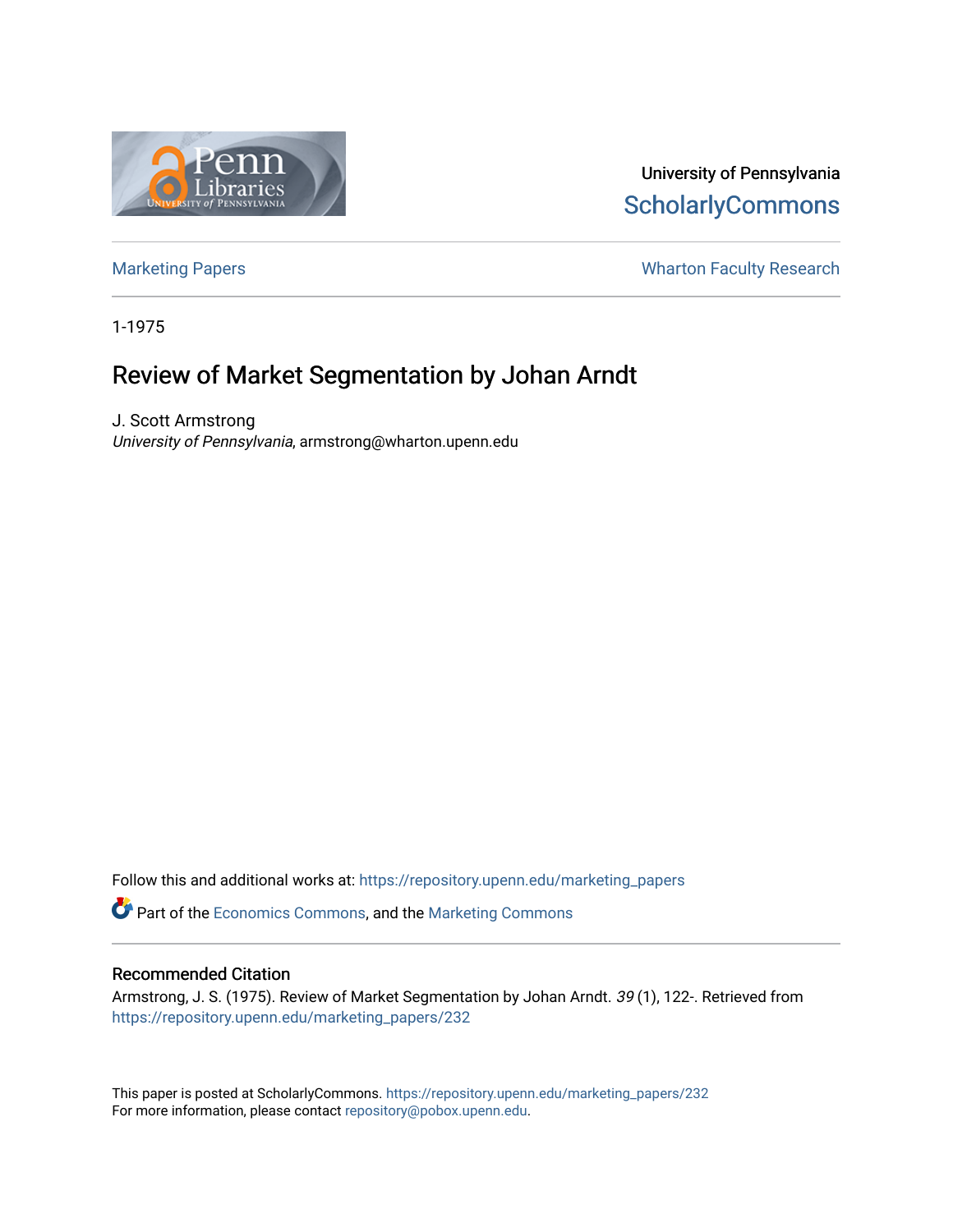## Review of Market Segmentation by Johan Arndt

## Abstract

A review of Market Segmentation by Johan Arndt. Originally published by the Journal of Marketing.

### Keywords

economics, market segmentation, statistical methods

### Disciplines

Business | Economics | Marketing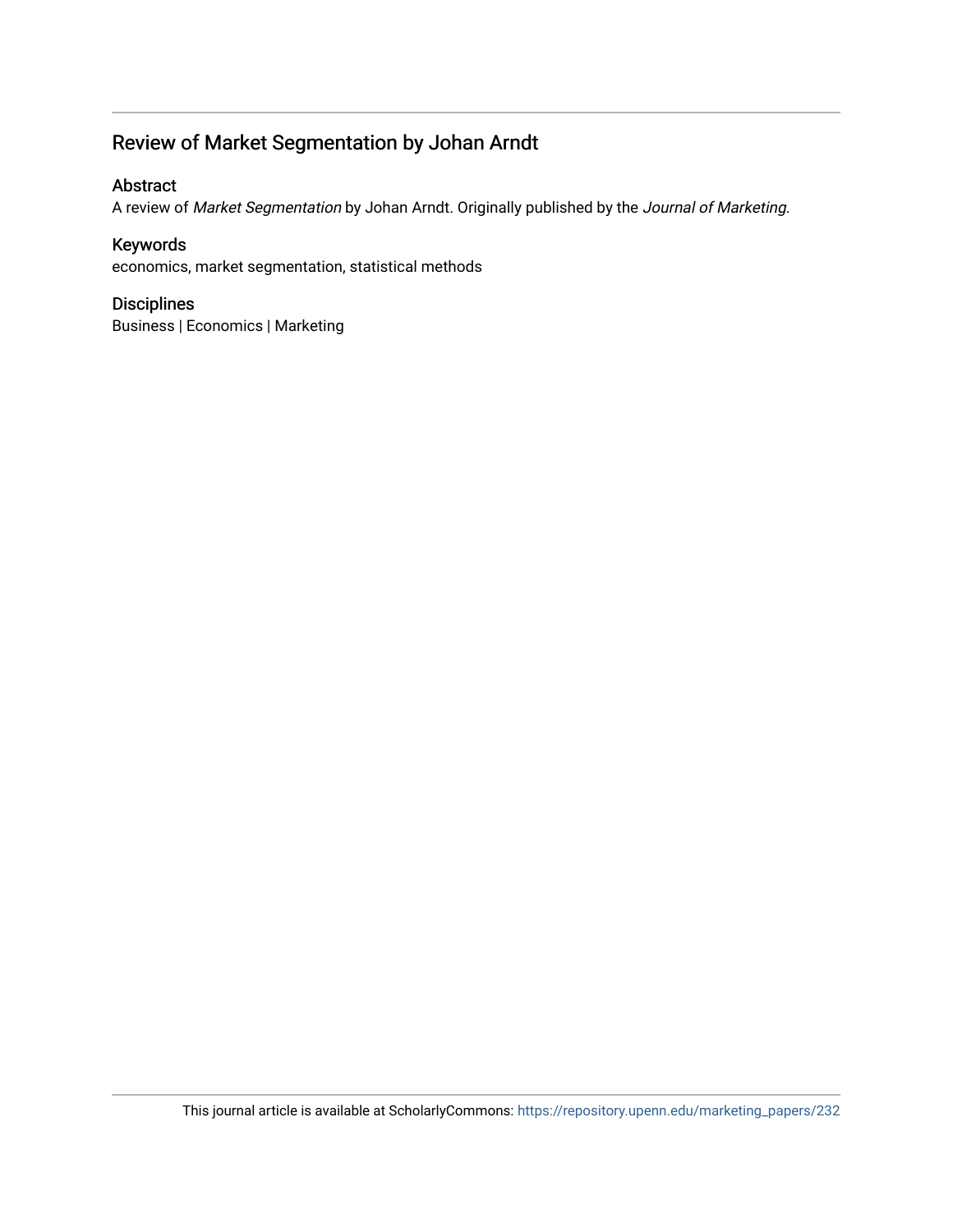

Review: [untitled] Author(s): J. Scott Armstrong Reviewed work(s): Market Segmentation by Johan Arndt Source: Journal of Marketing, Vol. 39, No. 1, (Jan., 1975), pp. 122 Published by: American Marketing Association Stable URL: [http://www.jstor.org/stable/1250824](http://www.jstor.org/stable/1250824?origin=JSTOR-pdf) Accessed: 06/08/2008 09:40

Your use of the JSTOR archive indicates your acceptance of JSTOR's Terms and Conditions of Use, available at <http://www.jstor.org/page/info/about/policies/terms.jsp>. JSTOR's Terms and Conditions of Use provides, in part, that unless you have obtained prior permission, you may not download an entire issue of a journal or multiple copies of articles, and you may use content in the JSTOR archive only for your personal, non-commercial use.

Please contact the publisher regarding any further use of this work. Publisher contact information may be obtained at [http://www.jstor.org/action/showPublisher?publisherCode=ama.](http://www.jstor.org/action/showPublisher?publisherCode=ama)

Each copy of any part of a JSTOR transmission must contain the same copyright notice that appears on the screen or printed page of such transmission.

JSTOR is a not-for-profit organization founded in 1995 to build trusted digital archives for scholarship. We work with the scholarly community to preserve their work and the materials they rely upon, and to build a common research platform that promotes the discovery and use of these resources. For more information about JSTOR, please contact support@jstor.org.